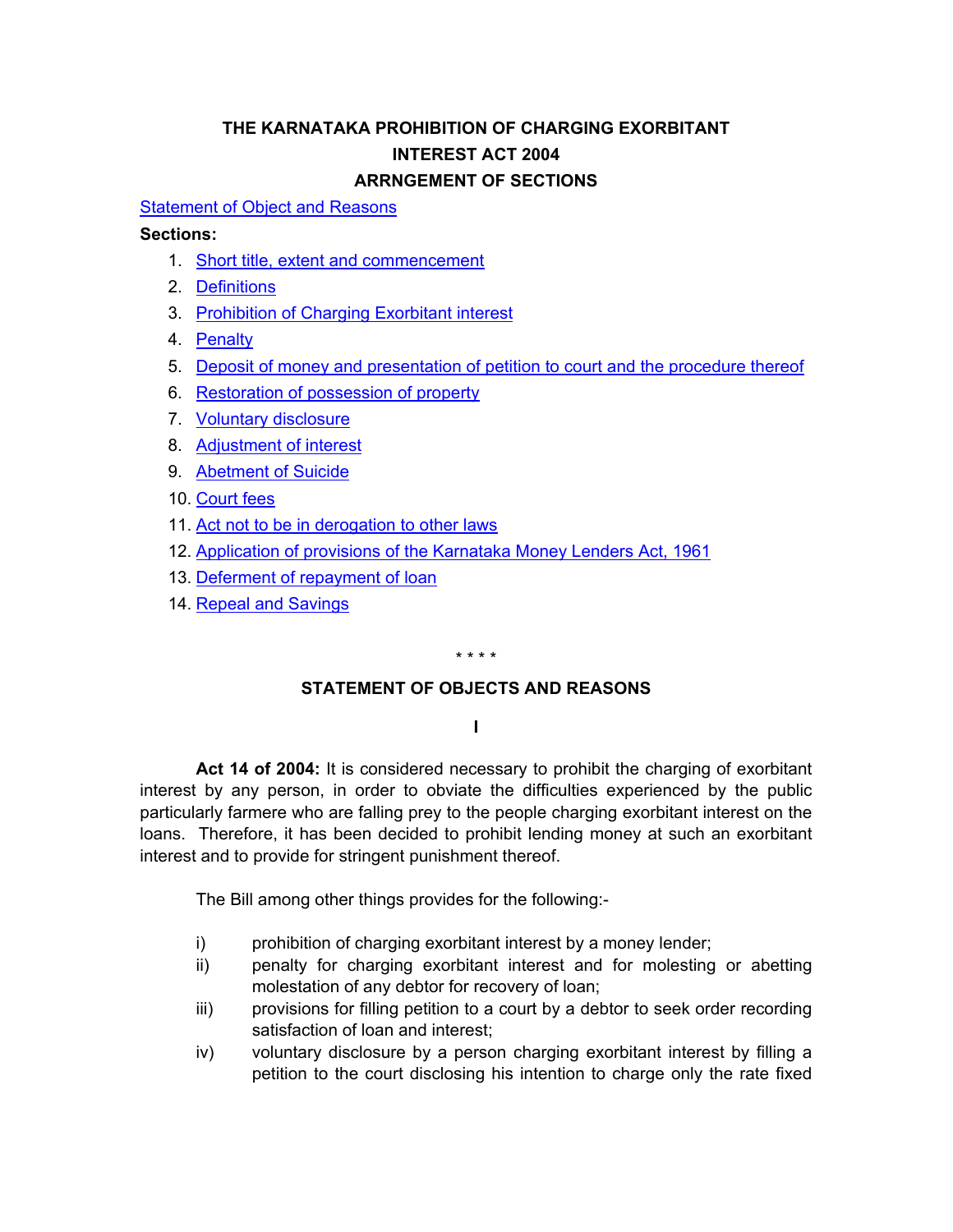by the Government under sectiion 28 of the Karntaka Money Lenders Act, 1961;

v) adjustment of interest

The farmers in the State are in great difficulty and cases of their suicide on the ground of indebtedness are being reported daily. It is mainly due to severe draught prevailing in the State for the third successive year.

Since the matter was urgent and as both the Houses of the State Legislature are not in session, the Karnataka Prohibition of Charging Exorbitant Interest Ordinance, 2003 (Karnataka Ordinance 6 of 2003) was promulgated to achieve the above object.

This Bill seeks to replace the said Ordinance.

Hence the Bill.

(Odbtained from LA Bill No. 14 of 2004 vide File No. SAMVYASHAE 55 SHASANA 2003)

\* \* \* \*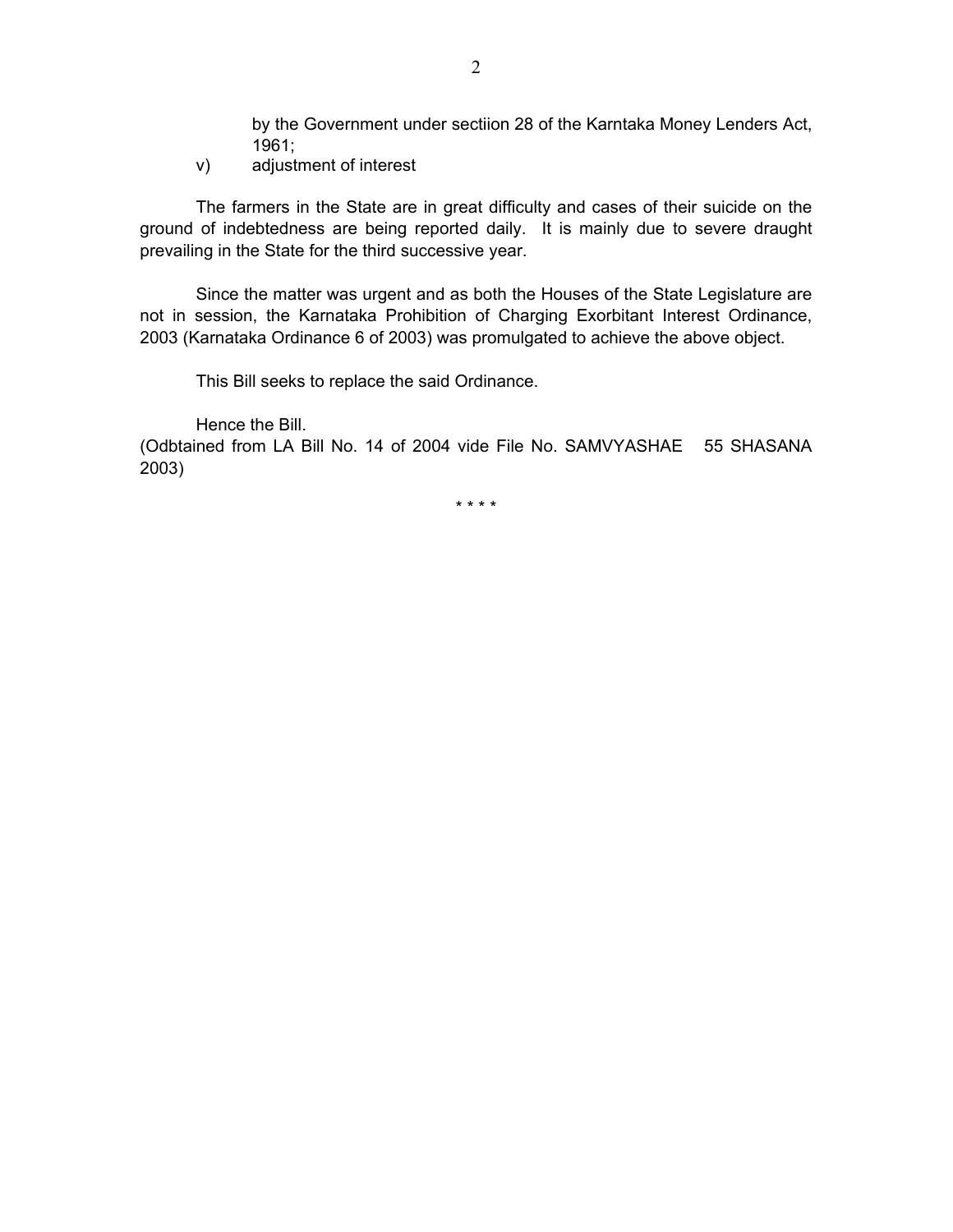### **KARNATAKA ACT NO. 14 OF 2004**

<span id="page-2-0"></span>(First published in the Karnataka Gazette Extra-ordinary on the

Sixth day of March, 2004)

## **THE KARNATAKA PROHIBITION OF CHARGING EXORBITANT INTEREST ACT, 2004**

(Received the assent of the Governor on the Fourth day of March, 2004)

 An Act to prohibit the charging of exorbitant interest by any person and matters incidental thereto.

 Whereas, in order to obviate the difficulties experienced by the public at large who are falling prey to persons charging exorbitant interest, it is considered necessary to prohibit lending money for such exorbitant interest and to provide for stringent punishment thereof and for the purposes hereinafter appearing;

 Be it enacted by the Karnataka State Legislature in the Fifty fifth year of the Republic of India as follows;-

**1. Short title, extent and commencement.-** (1) This Act may be called the Karnataka Prohibition of Charging Exorbitant Interest Act, 2004.

- (2) It extends to the whole of the State of Karnataka.
- (3) It shall be deemed to have come into force on the fifth day of September, 2003.

**2. Definitions.-** (1) In this Act, unless the context otherwise requires,-

(a) "**debtor**" means a person who receives loan for exorbitant interest;

(b) "**exorbitant interest**" means and includes charging of interest on hourly basis, daily basis, installment basis, monthly basis or in any other form which works out to be an interest at rate more than that fixed by the State Government under section 28 of the Karnataka Money Lenders Act, 1961;

(c) **"Karnataka Money Lenders Act, 1961"** means the Karnataka Money Lenders Act, 1961 (Karnataka Act 12 of 1961);

(d) "**loan**" means an advance of money given to a debtor for exorbitant interest.

(2) Words and expressions used but not defined in this Act shall have the meanings assigned to them in the Karnataka Money Lenders Act, 1961.

 **3. Prohibition of charging exorbitant interest.-** No person shall charge exorbitant interest on any loan advanced by him.

**4. Penalty.-** Notwithstanding anything contained in the Karnataka Money-Lenders Act, 1961, whoever contravenes the provision of section 3 or molests or abets the molestation of any debtor for recovery of any loan shall be punishable with imprisonment for a term which may extend to three years and also with fine which may extend to thirty thousand rupees.

**5. Deposit of money and presentation of petition to court and the procedure thereof.-** (1) A debtor may deposit the money due in respect of a loan received by him from any person together with interest at the rate fixed by the State Government under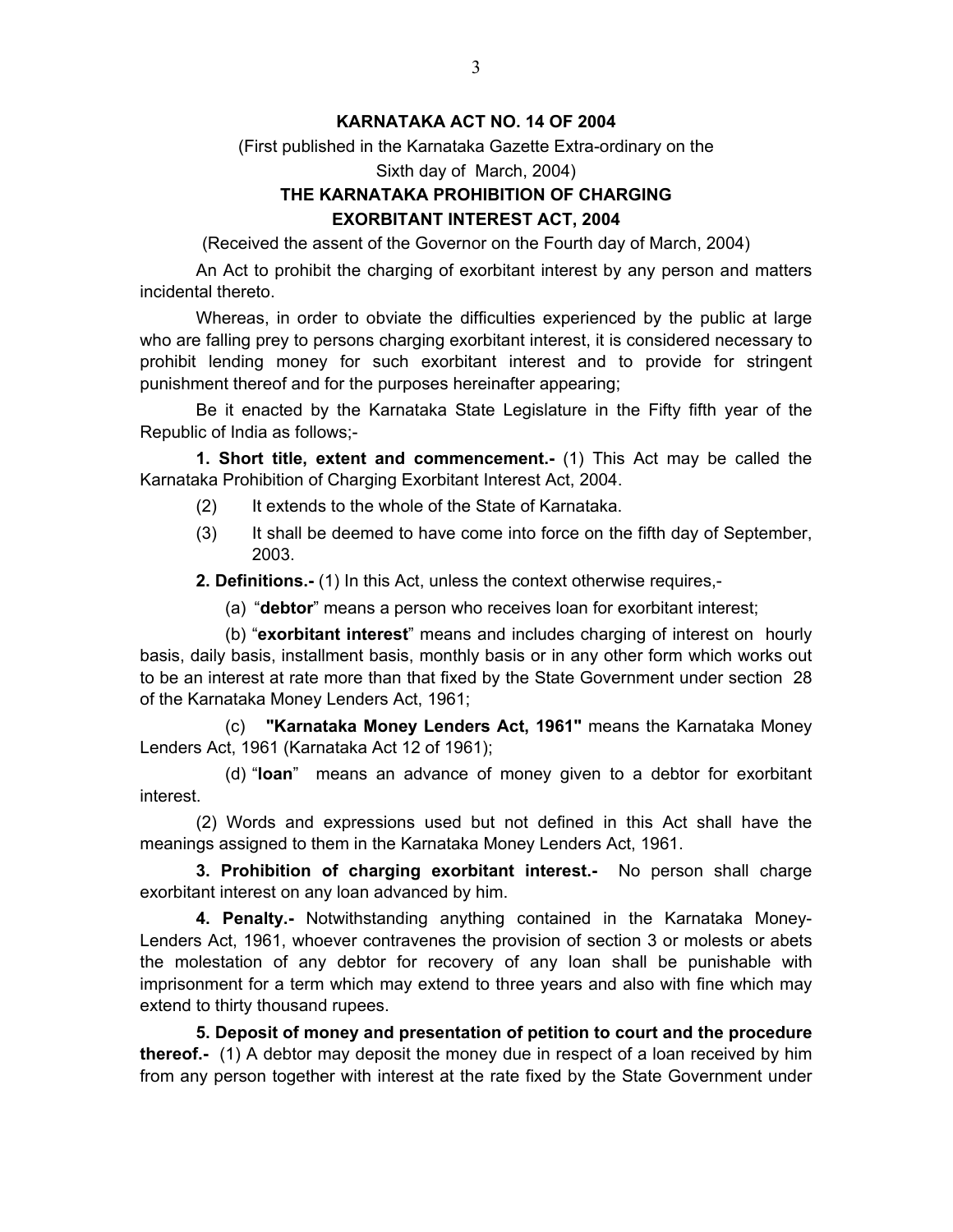<span id="page-3-0"></span>section 28 of the Karnataka Money Lenders Act, 1961 into the Court having jurisdiction, along with a petition to record that the amount deposited is in full or part, satisfaction of.

the loan including the interest therefor, as the case may be.

(2) The Court shall, on receipt of a petition under sub-section (1), refer a copy of the petition to the person mentioned in the petition, directing him to give his replies within a period of fifteen days as may be granted by the Court. The Court may, after due inquiry and after considering the versions of both the parties, pass orders recording the satisfaction of the loan and interest therefor in full or in part, as the case may be.

 **6. Restoration of possession of property.-** The Court may, on filing a petition by the debtor, order the restoration of possession of property whether movable or immovable, if any, forcibly taken by any person towards repayment of the loan advanced or interest therefor.

**7. Voluntary disclosure.-** Any person who charges exorbitant interest may, within one month from the date of publication of this Act, file a petition before the Court disclosing his intention to charge only the rate fixed by the State Government under section 28 of the Karnataka Money Lenders Act, 1961, on the loan advanced by him and on such disclosure the interest in respect of such loan shall be as fixed by the State Government under Section 28 of the Karnataka Money Lenders Act, 1961, and no prosecution for the offenses under this Act shall be instituted in respect of such loan.

**8. Adjustment of Interest.-** The Court may, on a petition filed by the debtor for settlement of loan including the interest therefor, pass an order for the adjustment of the interest, if any, paid by the debtor, over and above the rate of interest fixed by the State Government under section 28 of the Karnataka Money Lenders Act, 1961, towards the loan.

 **9. Abetment of suicide.-** Where a debtor or any member of his family commits suicide and if it is shown that immediately prior to such suicide the debtor or any member of his family was subjected to molestation by any person, the person who has advanced loan shall, unless the contrary is proved, be deemed to have abetted the commission of such suicide,

**Explanation**: For the purpose of this section, "Member of family" means the spouse, unmarried daughter or unmarried son.

**10. Court fees.-** Notwithstanding anything contained in any other law for the time being in force, the Court fee payable in respect of a petition under this Act shall be rupees fifty.

**11. Act not to be in derogation to other laws.-** The provisions of sub-section (3) of section 28 and sections 38 to 40 of the Karnataka Money Lenders Act, 1961 shall not apply in respect of offences under this Act. The provisions of this Act shall be in addition to and not in derogation to the provisions of any other law for the time being in force.

**12. Application of provisions of the Karnataka Money Lenders Act, 1961.-** Subject to the provisions of this Act, the provisions of the Karnataka Money Lenders Act, 1961, in so far as they are applicable to money lenders shall mutatis mutandis apply to a person referred to in section 3 of this Act.